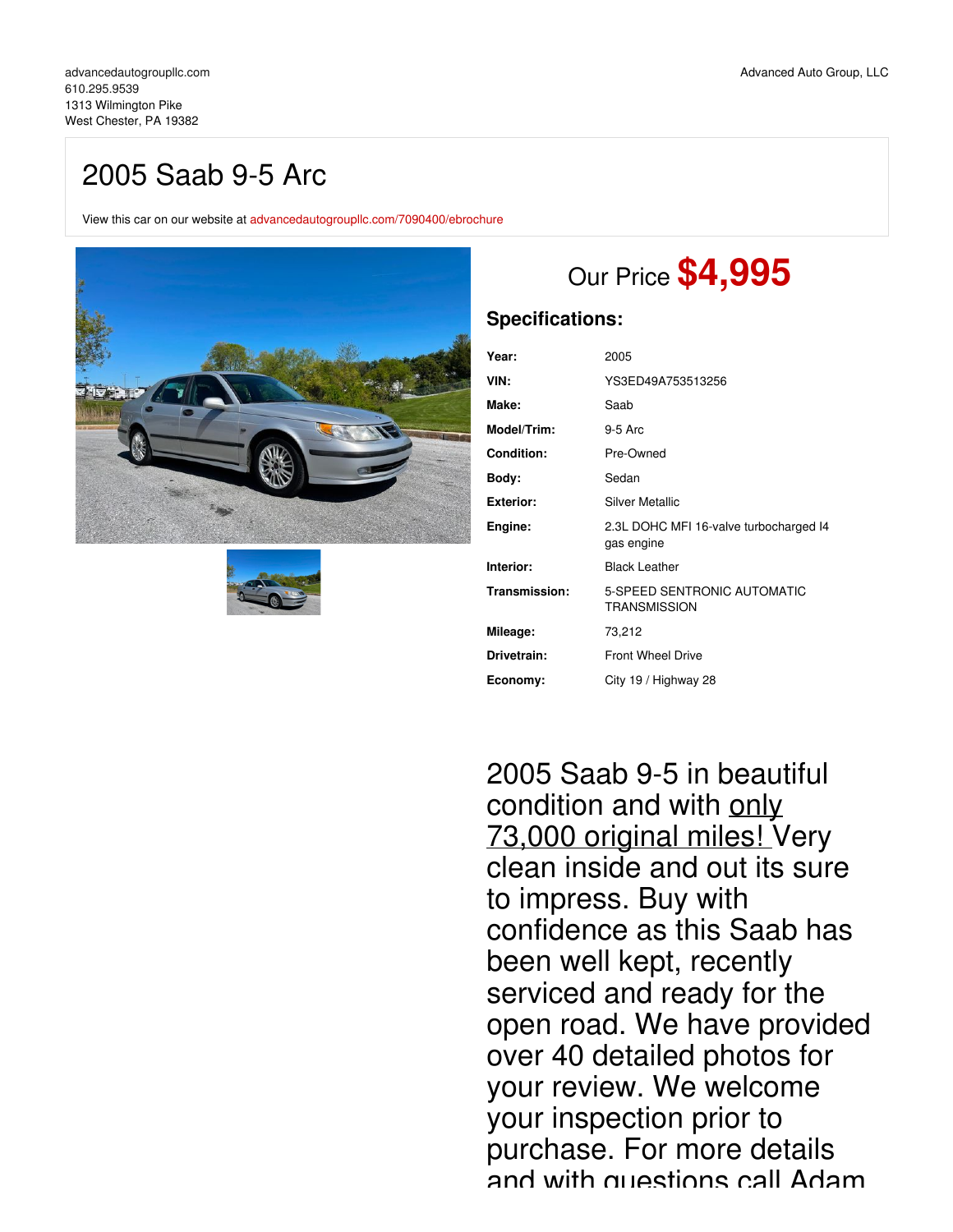# $(610)$  2 9 5 - 9 5 3 9

# www. Advanced Auto Group LLC .com

#### 2005 Saab 9-5 Arc

Advanced Auto Group, LLC - 610.295.9539 - View this car on our website a[tadvancedautogroupllc.com/7090400/ebrochure](https://advancedautogroupllc.com/vehicle/7090400/2005-saab-9-5-arc-west-chester-pa-19382/7090400/ebrochure)



#### 2005 Saab 9-5 Arc

Advanced Auto Group, LLC - 610.295.9539 - View this car on our website a[tadvancedautogroupllc.com/7090400/ebrochure](https://advancedautogroupllc.com/vehicle/7090400/2005-saab-9-5-arc-west-chester-pa-19382/7090400/ebrochure)

## **Installed Options**

#### **Interior**

- Front seatback storage compartments- Front/rear side window demisters
- Interior courtesy light w/delay off- Internal trunk release
- Leather appointed seats w/8-way pwr/heated front seats
- Leather-trimmed tilt/telescopic steering wheel w/audio controls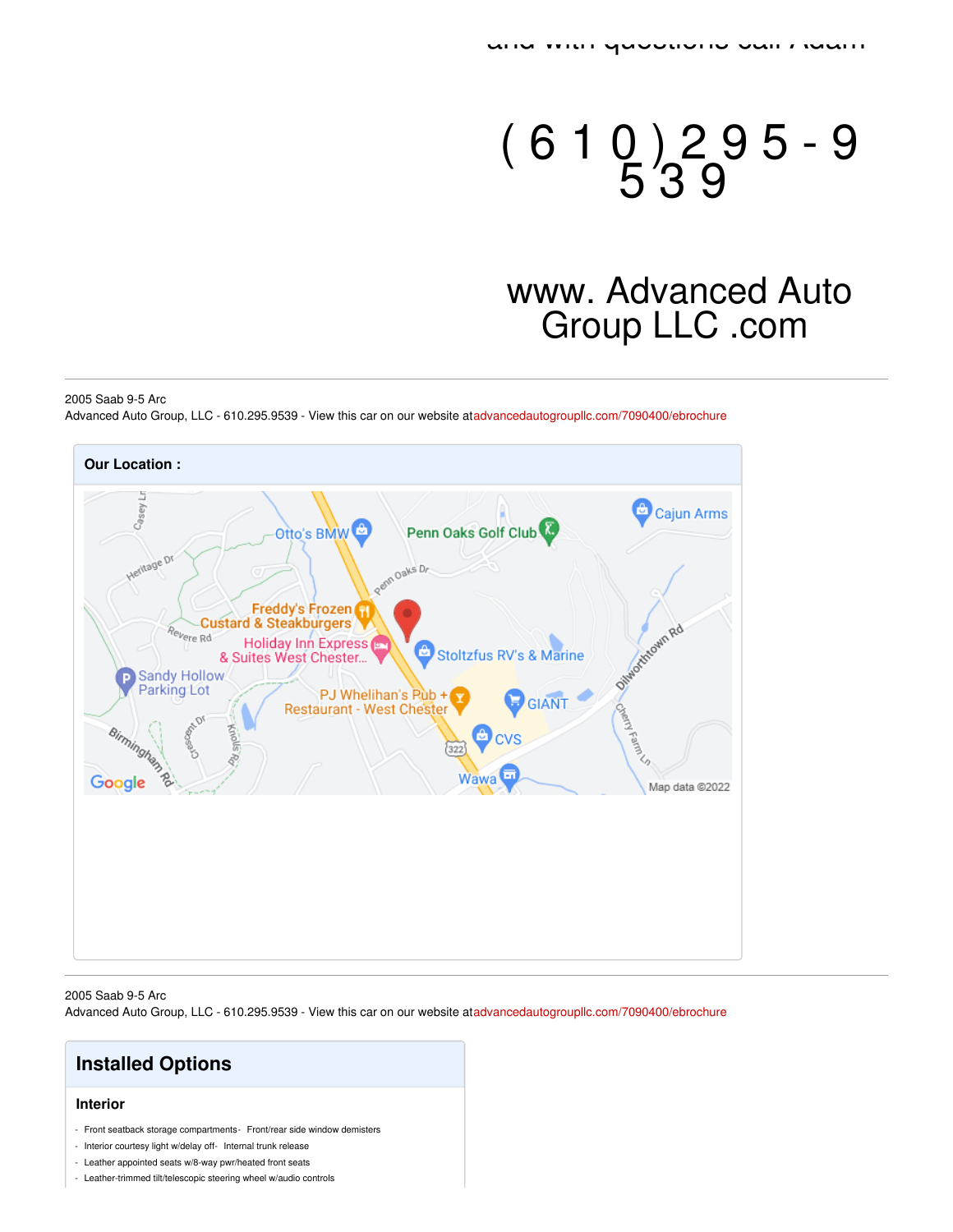- Lockable cooled glove box w/illumination- Lockable pass-through opening
- Passenger assist handles for all outboard seating positions Plush carpet floor mats
- Pwr windows w/front window express down- Rear 60/40 split folding seat
- Rear seat center armrest w/dual cup holders Rear window integrated antenna
- Remote central locking- Saab information display-inc: clock, exterior temp, trip computer
- Trunk illumination- Dual-zone automatic climate control system w/cabin air filter
- Dual dividable sun visors w/dual illuminated vanity mirrors Door storage compartments
- Digital trip odometer- Dashboard cupholder- Dark walnut trim- Cruise control
- Center console w/cupholder, 12V pwr outlet- Cargo anchorage loops
- Anti-theft alarm system w/engine immobilizing
- Analog instrumentation-inc: speedometer, tachometer, boost gauge, fuel/temp gauges
- AM/FM stereo w/cassette/CD player-inc: 150-watt amplifier, (7) speakers
- 4-position head restraints & provision for 5th

#### **Exterior**

- Variable intermittent wipers w/6-jet high-pressure windshield washers
- Undercoating/anti-corrosion treatment- Tinted heat-absorbent glass- Pwr moonroof
- Pwr heated mirrors w/integrated turn signals, wide split-angle passenger mirror
- Protective body-side moldings- Front/rear fog lamps- Daytime running lights
- Color-keyed lower body skirts- Body-color lower bumper/rocker sills
- Aerodynamic halogen headlamps w/delay "Follow-Me-Home" function

#### **Safety**

- Front seatback storage compartments- Front/rear side window demisters
- Interior courtesy light w/delay off- Internal trunk release
- Leather appointed seats w/8-way pwr/heated front seats
- Leather-trimmed tilt/telescopic steering wheel w/audio controls
- Lockable cooled glove box w/illumination- Lockable pass-through opening
- Passenger assist handles for all outboard seating positions- Plush carpet floor mats
- Pwr windows w/front window express down- Rear 60/40 split folding seat
- Rear seat center armrest w/dual cup holders Rear window integrated antenna
- Remote central locking- Saab information display-inc: clock, exterior temp, trip computer
- Trunk illumination- Dual-zone automatic climate control system w/cabin air filter
- Dual dividable sun visors w/dual illuminated vanity mirrors Door storage compartments
- Digital trip odometer- Dashboard cupholder- Dark walnut trim- Cruise control
- Center console w/cupholder, 12V pwr outlet Cargo anchorage loops
- Anti-theft alarm system w/engine immobilizing
- Analog instrumentation-inc: speedometer, tachometer, boost gauge, fuel/temp gauges
- AM/FM stereo w/cassette/CD player-inc: 150-watt amplifier, (7) speakers
- 4-position head restraints & provision for 5th

#### **Mechanical**

- 12-volt 70-amp/hr battery- 140-amp alternator- 16" 18-spoke alloy wheels
- 18.5 gallon fuel tank- 2.3L DOHC MFI 16-valve turbocharged I4 gas engine
- 215/55HR16 all-season tires- 4-wheel anti-lock brake system (ABS)
- 5-speed Sentronic automatic transmission w/normal/sport/maunal shift programming
- Electronic brake distribution (EBD)- Electronic stability program (ESP)- Front wheel drive - Independent front MacPherson strut suspension-inc: stabilizer bar, coil springs w/twin-pipe
- Independent multilink rear suspension w/coil springs, gas shock absorbers, inner/outer
- 
- 

### **Option Packages**

#### **Factory Installed Packages**

-

-

#### 5-SPEED SENTRONIC AUTOMATIC **TRANSMISSION** -inc: normal, sport, winter, manual shift programming

- -

\$850 17" ALLOY WHEELS -inc: 225/45VR17 all-season tires

- 
- gas shock absorbers
- stabilizer bars
- Pwr 4-wheel disc brakes (front ventilated)- Pwr rack & pinion steering
- Traction control system- Trionic w/direct ignition
-